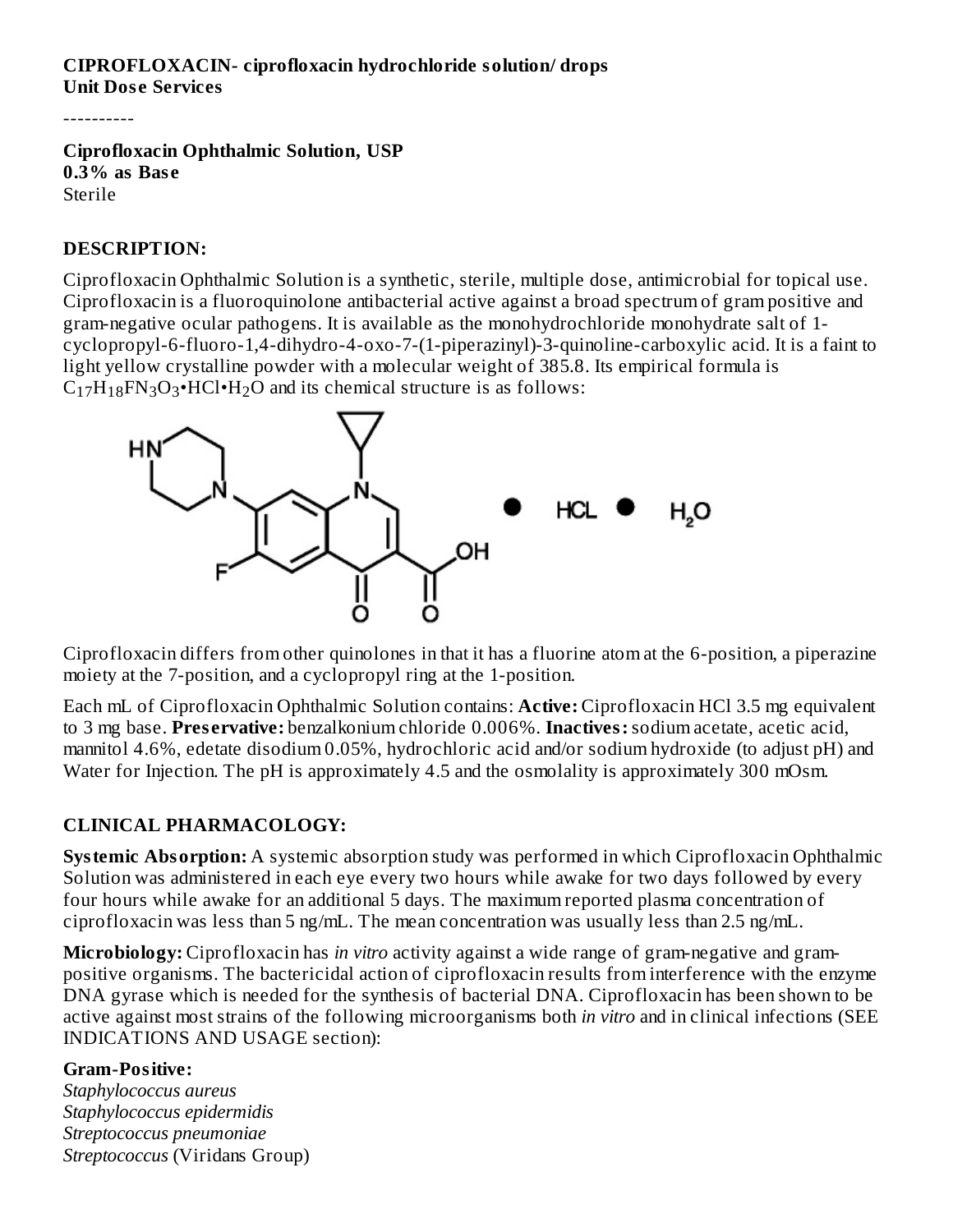# **Gram-Negative:**

*Haemophilus influenzae Pseudomonas aeruginosa Serratia marcescens* Ciprofloxacin has been shown to be active *in vitro* against most strains of the following organisms, however, *the clinical significance of these data is unknown:*

## **Gram-Positive:**

*Enterococcus faecalis* (Many strains are only moderately susceptible) *Staphylococcus haemolyticus Staphylococcus hominis Staphylococcus saprophyticus Streptococcus pyogenes*

# **Gram-Negative**

*Acinetobacter calcoaceticus Escherichia coli Proteus mirabilis subsp. anitratus Haemophilus ducreyi Proteus vulgaris Aeromonas caviae Haemophilus parainfluenzae Providencia rettgeri Aeromonas hydrophila Kiebsiella pneumoniae Providencia stuartii Brucella melitensis Kiebsiella oxytoca Salmonella enteritidis Campylobacter coli Legionella pneumophila Salmonella typhi Campylobacter jejuni Moraxella (Branhamella) Shigella sonneii Citrobacter diversus catarrhalis Shigella flexneri Citrobacter freundii Morganella morganii Vibrio cholerae Edwardsiella tarda Neisseria gonorrhoeae Vibrio parahaemolyticus Enterobacter aerogenes Neisseria meningitidis Vibrio vulnificus Enterobacter cloacae Pasteurella multocida Yersinia enterocolitica*

**Other Organisms:** *Chlamydia trachomatis* (only moderately susceptible) and *Mycobacterium tuberculosis* (only moderately susceptible).

Most strains of *Pseudomonas cepacia* and some strains of *Pseudomonas maltophilia* are resistant to ciprofloxacin as are most anaerobic bacteria, including *Bacteroides fragilis* and *Clostridium difficile*. The minimal bactericidal concentration (MBC) generally does not exceed the minimal inhibitory concentration (MIC) by more than a factor of 2. Resistance to ciprofloxacin *in vitro* usually develops slowly (multiple-step mutation).

Ciprofloxacin does not cross-react with other antimicrobial agents such as beta-lactams or aminoglycosides; therefore, organisms resistant to these drugs may be susceptible to ciprofloxacin.

**Clinical Studies:** Following therapy with Ciprofloxacin Ophthalmic Solution, 76% of the patients with corneal ulcers and positive bacterial cultures were clinically cured and complete re-epithelialization occurred in about 92% of the ulcers. In 3 and 7 day multicenter clinical trials, 52% of the patients with conjunctivitis and positive conjunctival cultures were clinically cured and 70-80% had all causative pathogens eradicated by the end of treatment.

# **INDICATIONS AND USAGE:**

Ciprofloxacin Ophthalmic Solution is indicated for the treatment of infections caused by susceptible strains of the designated microorganisms in the conditions listed below:

#### **Corneal Ulcers:***Pseudomonas aeruginosa*

*Serratia marcescens \* Staphylococcus aureus Staphylococcus epidermidis Streptococcus pneumoniae Streptococcus* (Viridans Group) \*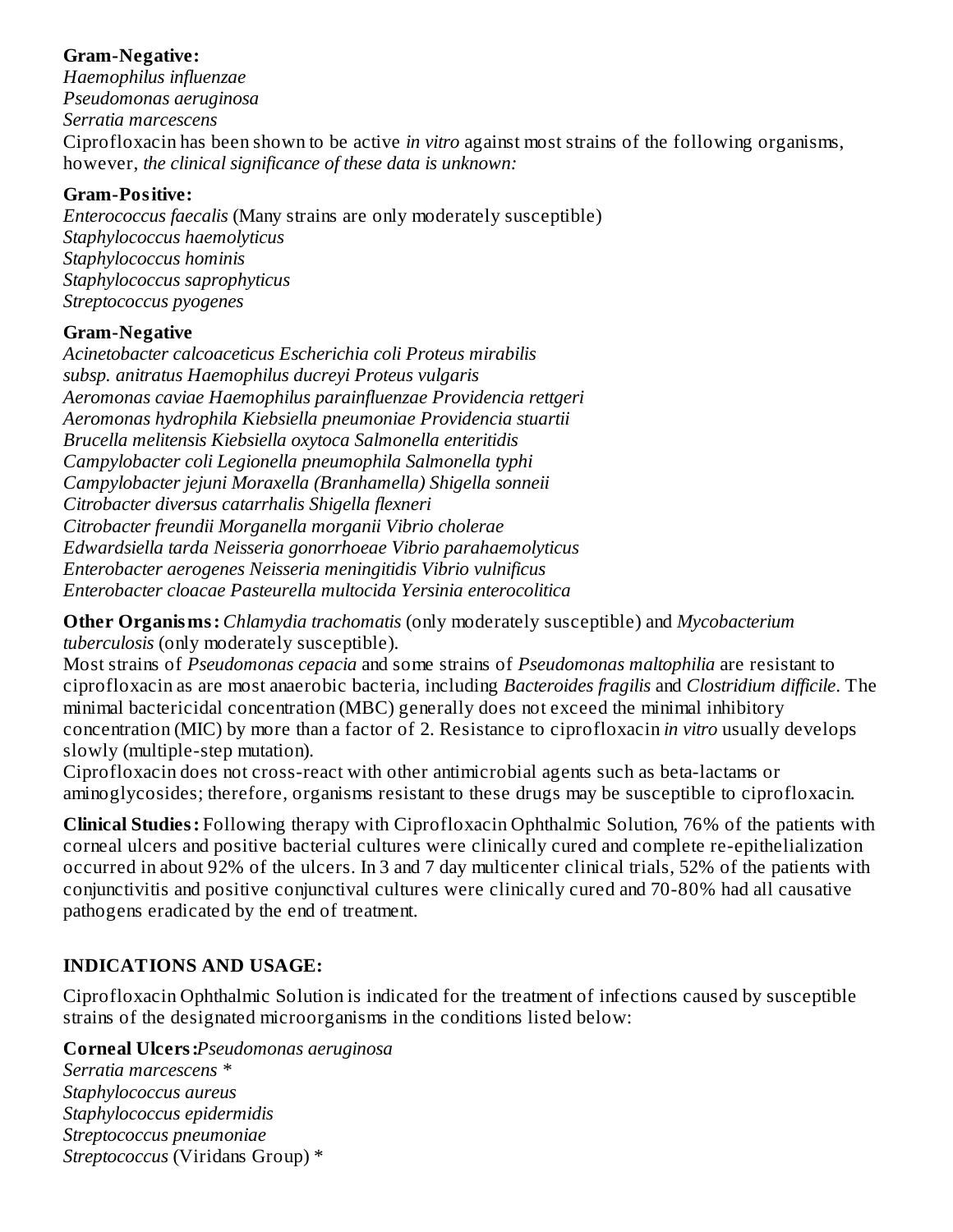**Conjunctivitis:***Haemophilus influenzae Staphylococcus aureus Staphylococcus epidermidis Streptococcus pneumoniae* \* Efficacy for this organism was studied in fewer than 10 infections.

## **CONTRAINDICATIONS:**

A history of hypersensitivity to ciprofloxacin or any other component of the medication is a contraindication to its use. A history of hypersensitivity to other quinolones may also contraindicate the use of ciprofloxacin.

# **WARNINGS:**

#### NOT FOR INJECTION INTO THE EYE.

Serious and occasionally fatal hypersensitivity (anaphylactic) reactions, some following the first dose, have been reported in patients receiving systemic quinolone therapy. Some reactions were accompanied by cardiovascular collapse, loss of consciousness, tingling, pharyngeal or facial edema, dyspnea, urticaria, and itching. Only a few patients had a history of hypersensitivity reactions. Serious anaphylactic reactions require immediate emergency treatment with epinephrine and other resuscitation measures, including oxygen, intravenous fluids, intravenous antihistamines, corticosteroids, pressor amines and airway management, as clinically indicated. Remove contact lenses before using.

#### **PRECAUTIONS:**

**General:** As with other antibacterial preparations, prolonged use of ciprofloxacin may result in overgrowth of nonsusceptible organisms, including fungi. If superinfection occurs, appropriate therapy should be initiated. Whenever clinical judgment dictates, the patient should be examined with the aid of magnification, such as slit lamp biomicroscopy and, where appropriate, fluorescein staining. Ciprofloxacin should be discontinued at the first appearance of a skin rash or any other sign of hypersensitivity reaction. In clinical studies of patients with bacterial corneal ulcer, a white crystalline precipitate located in the superficial portion of the corneal defect was observed in 35 (16.6%) of 210 patients. The onset of the precipitate was within 24 hours to 7 days after starting therapy. In one patient, the precipitate was immediately irrigated out upon its appearance. In 17 patients, resolution of the precipitate was seen in 1 to 8 days (seven within the first 24-72 hours), in five patients, resolution was noted in 10-13 days. In nine patients, exact resolution days were unavailable; however, at follow-up examinations, 18-44 days after onset of the event, complete resolution of the precipitate was noted. In three patients, outcome information was unavailable. The precipitate did not preclude continued use of ciprofloxacin, nor did it adversely affect the clinical course of the ulcer or visual outcome. (SEE ADVERSE REACTIONS).

**Information for patients:** Do not touch dropper tip to any surface, as this may contaminate the solution.

**Drug Interactions:** Specific drug interaction studies have not been conducted with ophthalmic ciprofloxacin. However, the systemic administration of some quinolones has been shown to elevate plasma concentrations of theophylline, interfere with the metabolism of caffeine, enhance the effects of the oral anticoagulant, warfarin, and its derivatives, and has been associated with transient elevations in serum creatinine in patients receiving cyclosporine concomitantly.

#### **Carcinogenesis, Mutagenesis, Impairment of Fertility:**

Eight *in vitro* mutagenicity tests have been conducted with ciprofloxacin and the test results are listed below:

*Salmonella/*Microsome Test (Negative) *E. coli* DNA Repair Assay (Negative)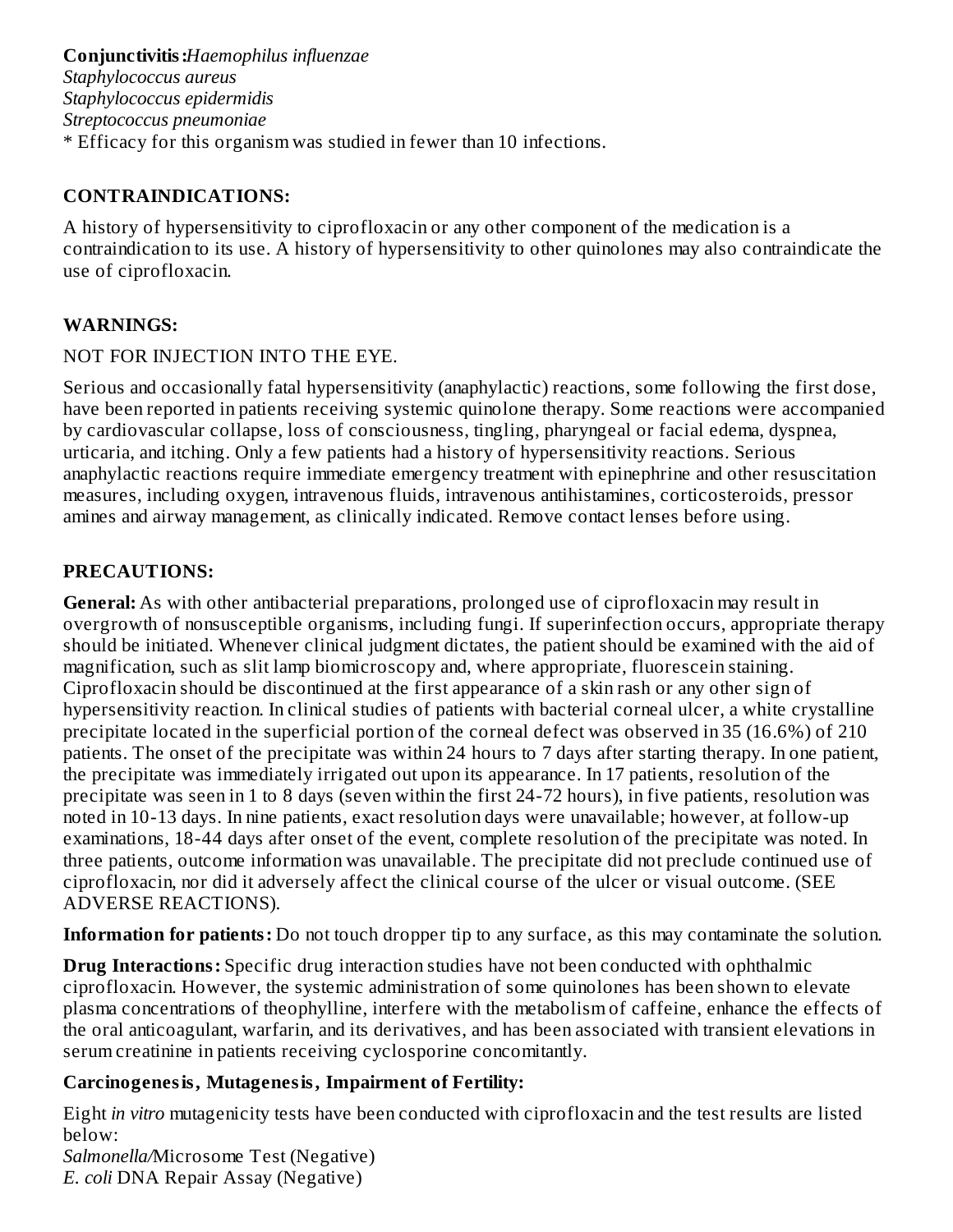Mouse Lymphoma Cell Forward Mutation Assay (Positive) Chinese Hamster V79 Cell HGPRT Test (Negative) Syrian Hamster Embryo Cell Transformation Assay (Negative) *Saccharomyces cerevisiae* Point Mutation Assay (Negative) *Saccharomyces cerevisiae* Mitotic Crossover and Gene Conversion Assay (Negative) Rat Hepatocyte DNA Repair Assay (Positive) Thus, two of the eight tests were positive, but the results of the following three *in vivo* test systems gave negative results: Rat Hepatocyte DNA Repair Assay Micronucleus Test (Mice) Dominant Lethal Test (Mice). Long term carcinogenicity studies in mice and rats have been completed. After daily oral dosing for up to two years, there is no evidence that ciprofloxacin had any carcinogenic or tumorigenic effects in these species.

**Pregnancy: Pregnancy Category C.** Reproduction studies have been performed in rats and mice at doses up to six times the usual daily human oral dose and have revealed no evidence of impaired fertility or harm to the fetus due to ciprofloxacin. In rabbits, as with most antimicrobial agents, ciprofloxacin (30 and 100 mg/kg orally) produced gastrointestinal disturbances resulting in maternal weight loss and an increased incidence of abortion. No teratogenicity was observed at either dose. After intravenous administration, at doses up to 20 mg/kg, no maternal toxicity was produced and no embryotoxicity or teratogenicity was observed. There are no adequate and well controlled studies in pregnant women. Ciprofloxacin Ophthalmic Solution should be used during pregnancy only if the potential benefit justifies the potential risk to the fetus.

**Nursing Mothers:** It is not known whether topically applied ciprofloxacin is excreted in human milk. However, it is known that orally administered ciprofloxacin is excreted in the milk of lactating rats and oral ciprofloxacin has been reported in human breast milk after a single 500 mg dose. Caution should be exercised when Ciprofloxacin Ophthalmic Solution is administered to a nursing mother.

**Pediatric** Use: Safety and effectiveness in pediatric patients below the age of 1 year have not been established. Although ciprofloxacin and other quinolones cause arthropathy in immature animals after oral administration, topical ocular administration of ciprofloxacin to immature animals did not cause any arthropathy and there is no evidence that the ophthalmic dosage form has any effect on the weight bearing joints.

**Geriatric Use:** No overall differences in safety or effectiveness have been observed between elderly and younger patients.

# **ADVERSE REACTIONS:**

The most frequently reported drug related adverse reaction was local burning or discomfort. In corneal ulcer studies with frequent administration of the drug, white crystalline precipitates were seen in approximately 17% of patients (SEE PRECAUTIONS). Other reactions occurring in less than 10% of patients included lid margin crusting, crystals/scales, foreign body sensation, itching, conjunctival hyperemia and a bad taste following instillation. Additional events occurring in less than 1% of patients included corneal staining, keratopathy/keratitis, allergic reactions, lid edema, tearing, photophobia, corneal infiltrates, nausea and decreased vision.

To report SUSPECTED ADVERSE REACTIONS, contact Rising Pharmaceuticals, Inc. at 1-866-562- 4597 or FDA at 1-800-FDA-1088 or www.fda.gov/medwatch

# **OVERDOSAGE:**

A topical overdose of Ciprofloxacin Ophthalmic Solution may be flushed from the eye(s) with warm tap water.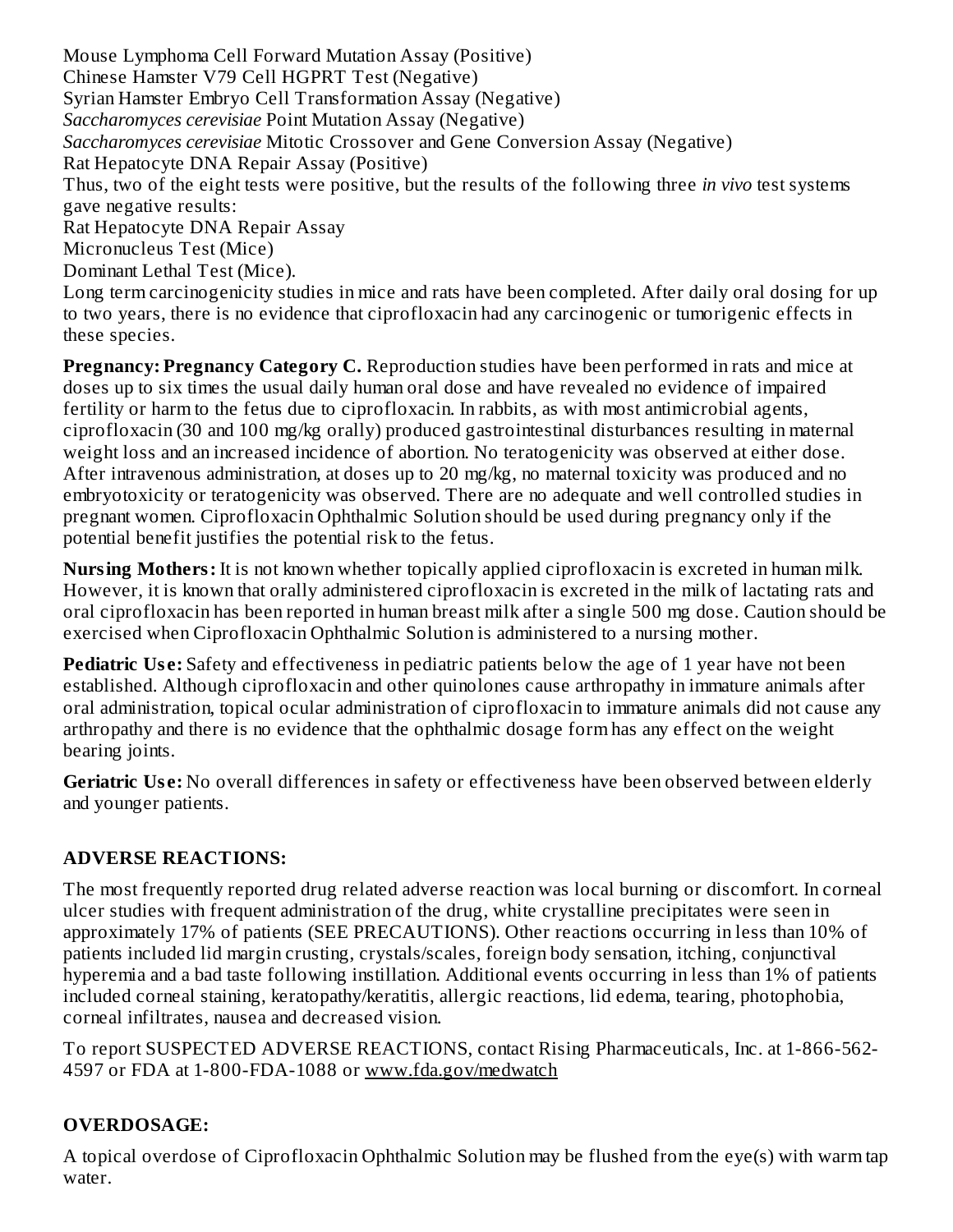#### **DOSAGE AND ADMINISTRATION:**

**Corneal Ulcers:** The recommended dosage regimen for the treatment of **corneal ulcers** is two drops into the affected eye every 15 minutes for the first six hours and then two drops into the affected eye every 30 minutes for the remainder of the first day. On the second day, instill two drops in the affected eye hourly. On the third through the fourteenth day, place two drops in the affected eye every four hours. Treatment may be continued after 14 days if corneal re-epithelialization has not occurred.

**Bacterial Conjunctivitis:** The recommended dosage regimen for the treatment of **bacterial conjunctivitis** is one or two drops instilled into the conjunctival sac(s) every two hours while awake for two days and one or two drops every four hours while awake for the next five days.

**How Supplied:** As a sterile ophthalmic solution, in a plastic dispenser: 2.5 mL NDC 16571-120-25 5 mL NDC 16571-120-50

**STORAGE:** Store at 25°C (77°F); excursions permitted to 15 - 30°C (59 - 86°F) [See USP controlled temperature]. Protect from light. Retain in carton until contents are used.

#### **ANIMAL PHARMACOLOGY:**

Ciprofloxacin and related drugs have been shown to cause arthropathy in immature animals of most species tested following oral administration. However, a one-month topical ocular study using immature Beagle dogs did not demonstrate any articular lesions.

**Rx Only**

**Made in India**

**Distributed by:** Rising Pharmaceuticals, Inc. Allendale, NJ 07401

(800) 521-5340

#### **CIPROFLOXACIN 0.3% EYE DROP 5ML**

CIPROFLOXACIN HYDROCHLORIDE

NDC: 50436-0210-1

 $(0.3% AS BASE)$ 

5 mL STERILE

WARNING: FOR TOPICAL

APPLICATION IN THE EYE

3.5 mq ciprofloxacin

OPHTHALMIC SOLUTION

Each mL Contains: Active:

hydrochloride equivalent to

ciprofloxacin base 3 mg.



DIST.BY: PACK PHARM, LLC BUFFALO GROVE, IL 60089. MFG NDC: 16571-120-50 MFG LOT: XXXXX LOT: XXXXX EXP: XX/XX/XX Pkg by: Unit Dose Services, LLC **REEP OUT OF REACH OF CHILDREN DAMIA, FL 33004**<br>STORE AT 25 ° C ( 77 ° F ) CONTROLLED<br>ROOM TEMPERATURE.PROTECT FROM LIGHT DV

ROOM TEMPERATURE.PROTECT FROM LIGHT<br>SEE PACKAGE INSERT FOR ADDITIONAL INFORMATION, RX ONLY

NDC: 50436-0210-1  $0.3*$ 5mL DRUG: CIPROFLOXACIN HYDROCHLORIDE OPHTHALMIC SOLUTION LOT: XXXXX EXP: XX/XX/XX

NDC: 50436-0210-1  $0.3k$  5mL DRUG: CIPROFLOXACIN HYDROCHLORIDE OPHTHALMIC SOLUTION EXP:XX/XX/XX LOT: XXXXX

NDC: 50436-0210-1  $0.3k$  5mL DRUG: CIPROFLOXACIN HYDROCHLORIDE OPHTHALMIC SOLUTION EXP: XX/XX/XX LOT: XXXXX

NDC: 50436-0210-1 0.3% 5mL<br>DRUG: CIPROFLOXACIN HYDROCHLORIDE OPHTHALMIC SOLUTION<br>LOT:XXXXX EXP:XX/XX/XX

#### **CIPROFLOXACIN**

ciprofloxacin hydrochloride solution/ drops

#### **Product Information**

**Product T ype** HUMAN PRESCRIPTION DRUG **Ite m Code (Source )** NDC:50 436 -0 210 (NDC:16 571-120 )